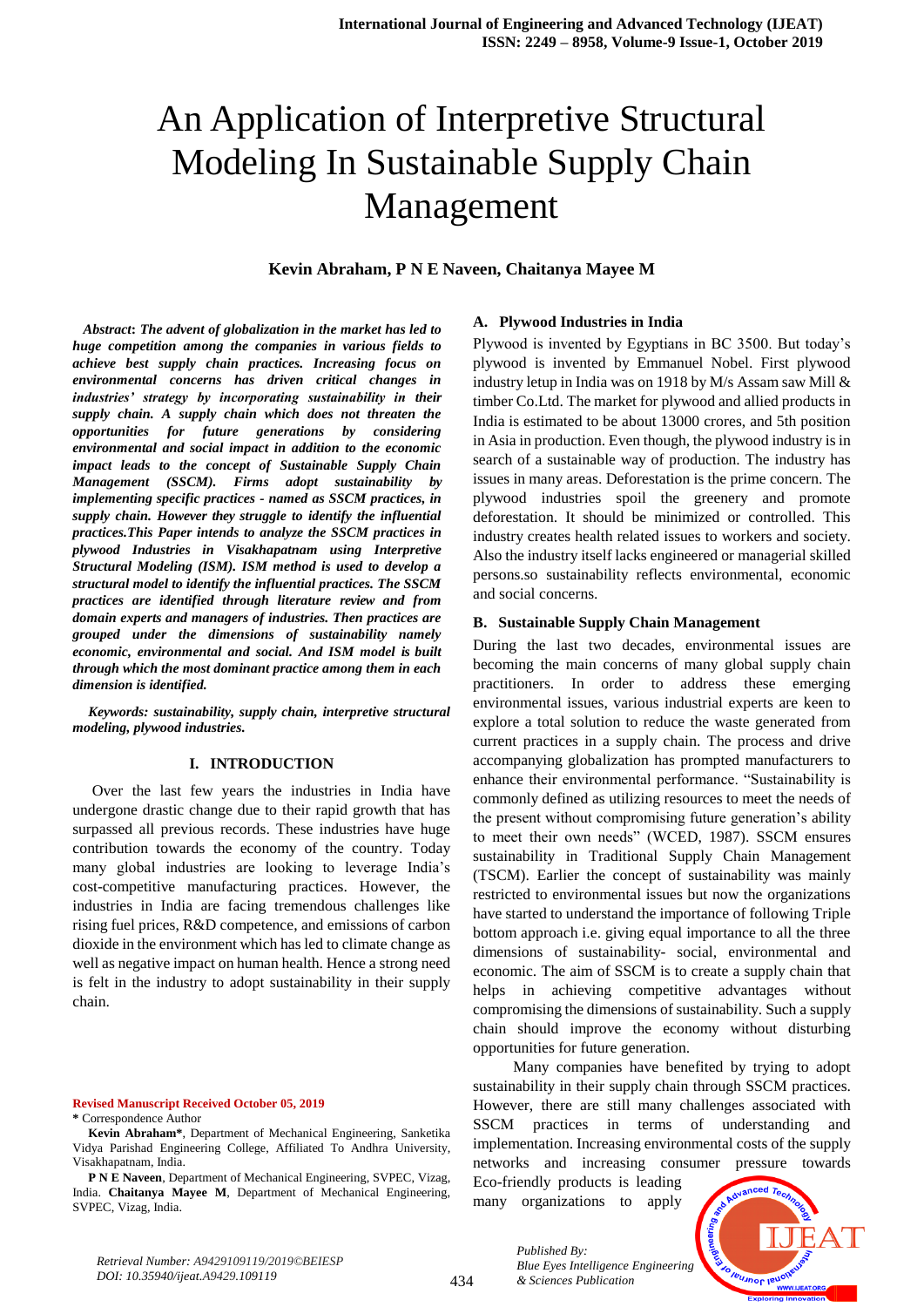supply chain sustainability as a new measure of good logistics management. The advent of global companies in the Indian market has led to huge competition among the industries to achieve best supply chain practices. Effective implementation of SSCM practices result in sustainable economic benefits and advantage for the firm in competitions. Also as per the global trend in today's business economy, the competition is becoming less "industry vs industry" and more "supply chain vs supply chain". Thus, a number of companies are now focusing on strengthening their entire supply chain. In the quest to implement sustainability, the stakeholders adopt practical attitude towards decrease of environmental impact due to the manufacturing processes of their firms. The pressure to reduce costs in every possible manner has driven manufacturers to work towards resource productivity and minimization of waste. Sustainability is introduced into the supply chain in the form of a set of practices. These practices are called SSCM practices. However firms struggle to identify the prominent practices or their effect over each other. Hence a need is felt to understand the mutual influence amongst the practices in order to determine the dominant practices. The present study aims to analyze the SSCM practices being followed in the Indian industries with the help of ISM. The ISM method helps in developing a structural model to determine the interrelationship among practices based upon expert opinion. The objective of this study is to identify the dominant SSCM practice from the recommended list of practices and to analyze the mutual relationship of the 21 practices for achieving competitive advantages in SSCM based firms in India using NM method based on expert opinion.

This Paper is intended to develop an ISM model to improve sustainability of plywood industries. Data is obtained from literature reviews as general supply chain practices. With the help of domain experts, key practices that are necessary for sustainability in plywood industries are identified. The relevance of plywood industries in this era is also evaluated by using surveys among the customers.

From this study, the contextual relationships among supply chain practices in plywood industries are developed. With the help of ISM methodology, which helps in determining the dominant practices in each dimension of sustainability, priority for implementation of these practices is identified. It provides a clear picture to the industrial experts at managerial level about which SSCM practice has to be concentrated upon in each dimension so as to improve the performance of the plywood firm as a whole.

# **II. LITERATURE REVIEW**

It was inferred that property packaging includes a positive impact on environmental, economic and social outcomes. (Vachon and Klassen 2008) did a survey of North yankee makers to look at the role of collaboration among provide chain partners on surroundings connected problems. (Svensson 2007) introduced the terms of initial, second and n-order provide chains. A first-order provide chain denotes that a considerable a part of it's supported the employment of non-renewable and non-recycled resources, whereas the subsequent n-order ones (e.g. second order) are supported a bigger share of renewable and/or recycled resources.

Carter and Rogers (2008) explains concerning the triple bottom line approach of property provide chain management. Triple bottom line approach indicates that every one 3 factors, i.e., environmental, social and economic factors ought to incline equal importance. Zhu and Sarkis (2006) commented on environmental impact assessment as a tool used for making certain optimum use of natural resources for property development. Zailani studies concerning policies control, actions taken, and relationships shaped in response to considerations related to the natural surroundings that ends up in the conception of environmental buying. Zhu and Sarkis (2007) provide insights to waste hindrance and management. These are varied techniques to cut back and manage the solid wastes made within the business.

We need to acknowledge the extraordinary lean, inexperienced and sturdy practices on it high management have to be compelled to focus therefore on reinforce the performance of motorized offer chains. The instructive structural modeling approach is used as a valuable methodology to acknowledge inter-relationships among lean, inexperienced and sturdy practices and supply chain performance and to categorize them in line with their driving or dependence power. In line with study, the practices with the foremost driving power are versatile transportation (resilient practice), environmentally friendly packaging (green practice) and just-in-time (lean practice). Consumer satisfaction measures the performance in line with durable dependence and weak driving power; that is, it's powerfully inclined by the alternative studied variables but does not disturb them. Pattern informative Structural Modeling (ISM) to make the inter-relations between the risks of offer chain functions of retail corporations is extraordinarily encouraging.

## **III. INTERPRETIVE STRUCTURAL MODELLING**

ISM could be a method to help planner to grasp and clearly determine those who couldn't be known. It helps to develop model that area unit imprecise and doesn't offer clear visual image. Components and their relationships area unit known in philosophical system. Try wise comparison of components develops a structural self-interaction matrix (SSIM). Once SSIM matrix is developed, it's decoded into reachability matrix by victimization binary digits. The matrix obtained is understood as Initial reachability matrix. Before we tend to proceed additional, it's sensible to ascertain the transitivity property among any 3 nodes. This may additional translate the initial reachability matrix into final reachability matrix. Once we've obtained final reachability matrix, its additional subjected to level partitioning.

When we develop a SSIM of components, it specifies pair-wise relations of components of a system. to check the antecedents, a relation of attain was chosen. This implies that one antecedent ends up in another antecedent; the latter can result in another antecedent; the 2 antecedents can facilitate to attain one another or the antecedents are unconnected. to investigate the obstacles once developing SSIM, the subsequent four symbols area unit being employed to denote the trail of relationships between blocks (i and i): V

antecedent i will help achieve antecedent j, A antecedent j will be achieved by antecedent

*& Sciences Publication* 

*Published By:*



*Retrieval Number: A9429109119/2019©BEIESP DOI: 10.35940/ijeat.A9429.109119*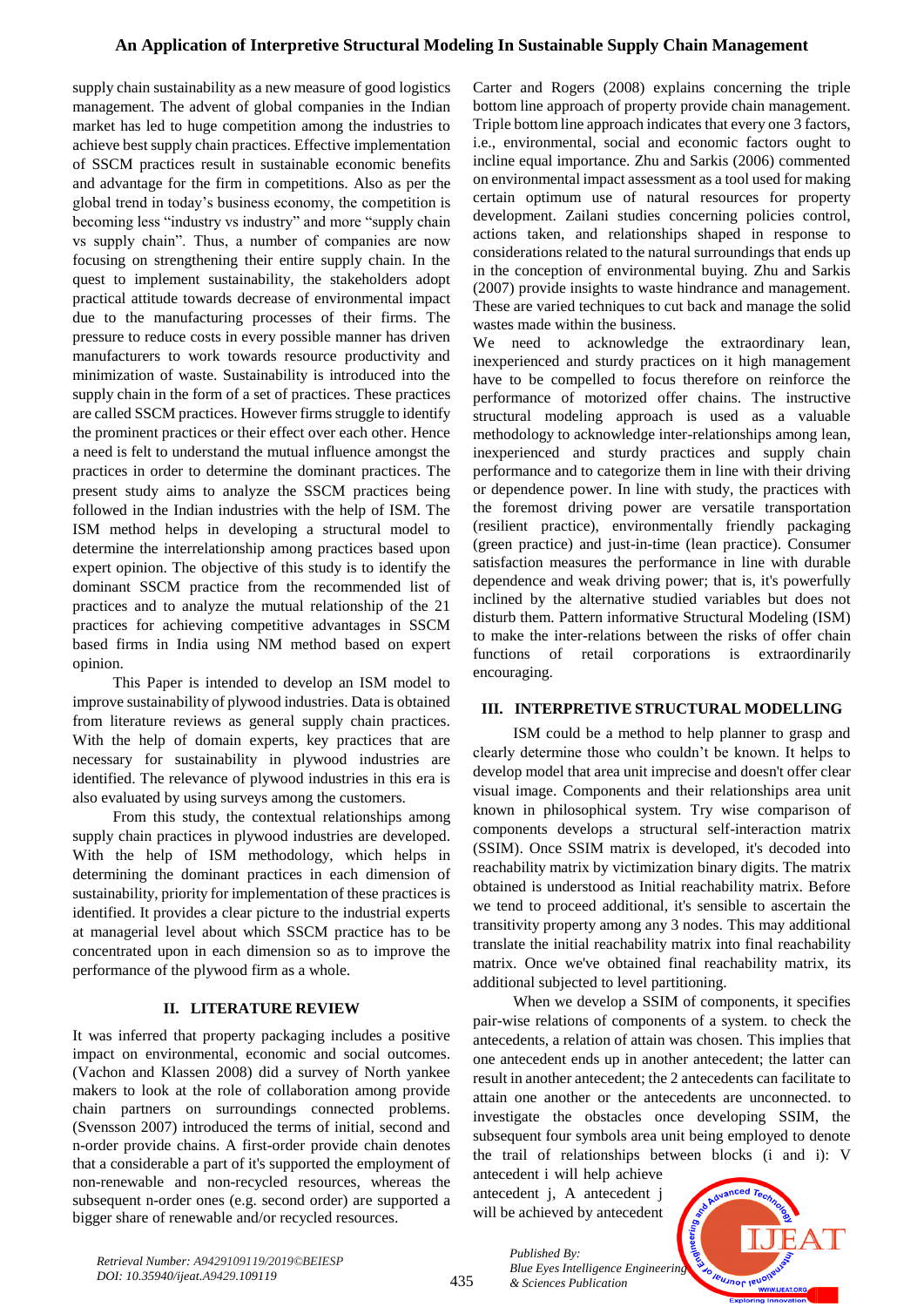I, X antecedent i and j will help achieve each other and O antecedent i and j are unconnected to each other.

The SSIM will be changed into a binary matrix after we check its transitivity, resulting in final reachability matrix  $(RM)$  by replacing X, A, V and O by 1 and 0. The substitution of 1s and 0s are according to the following rules: If the (i, j) entry shows V, the (i, j) entry in the Reachability Matrix becomes 1 and  $(i, i)$  entry becomes 0. If the  $(i, j)$  entry shows A, the (i, j) entry in the Reachability Matrix becomes 0 and (j, i) entry becomes 1. If the  $(i, j)$  entry shows  $X$ , the  $(i, j)$  entry in the Reachability Matrix becomes 1 and the (j, i) entry also becomes 1. If the  $(i, j)$  entry shows O, the  $(i, j)$  entry in the Reachability Matrix becomes 0 and the (j, i) entry also becomes 0.

The next step allocates levels to each of the antecedents we identified. The reachability set and antecedent set for each of our antecedents is to be found out once the reachability matrix is obtained. After we recognize the variables in these sets, the intersection set is established for all the variables. The variables which the intersection set and the reachability set are same it is given highest level of the ISM hierarchy. After identifying variables of the highest level, they are divided from other variables and duplication is continued to find the variables in the next level.

ISM model relations with various antecedents have been characterized into various levels and the relationships are shown by arrow markings. Arrow with single end shows one way relationship (V & A entries). Arrows with both ends indicates both way relationships (X Entry). This is called directed graph, which is then changed to ISM based model.

The digraph for ISM will be identified. With the levels of the elements identified, arrows are used to show the relationship between the elements. The variables with level 1 will be in the top level of the hierarchy. These digraphs provide data about the hierarchy of variables of supply chain skill gap. The digraph completely depicts how various parameters of organization influences the supply chain skill gap. It shows that top management commitment being the root cause is the most important variable for supply chain skill gap.

## **IV. DATA COLLECTION**

The problem is to develop ISM model for sustainable supply chain in plywood industries. After identifying the problem, detailed literature review is done. Around 40 SSCM practices are identified. To understand about the usage and relevance of plywood products, a survey is conducted.



#### **Figure 1: Methodology**

Based on opinions from academic and industrial experts, relevant practices are found out. And these are classified into social, economic and environmental practices. Interpretive structural model is built by using these data. The results are evaluated and conclusions are made.



**Figure 2: peeling of Wood**



**Figure 3: jointing and grading of Wood**

## **V. DATA ANALYSIS**

Relevant practices are found and classified into environmental, economic and social factors as give below: **A. Social Practices**

- 1. Triple bottom-line approach
	- 2. Internal supply chain integration
	- 3. Reverse logistics
	- 4. Collaborating with suppliers
	- 5. Top management commitment
	- 6. Risk management
- 7. Cooperating with the customers to execute SSCM practice

## **B. Economic Practices**

- 1. Triple bottom-line approach
- 2. Inventory management
- 3. Design of products to reduce waste and costs
- 4. Effective use of by-products
- 5. Innovation
- 6. Waste prevention and management
- 7. Product recovery techniques

## **C. Environmental Practices**

*Published By:*

*& Sciences Publication* 

- 1. Triple bottom-line approach
- 2. Product recovery techniques
- 3. Waste prevention and management
- 4. Life cycle assessment
- 5. Supplier certification

and standards



*Retrieval Number: A9429109119/2019©BEIESP DOI: 10.35940/ijeat.A9429.109119*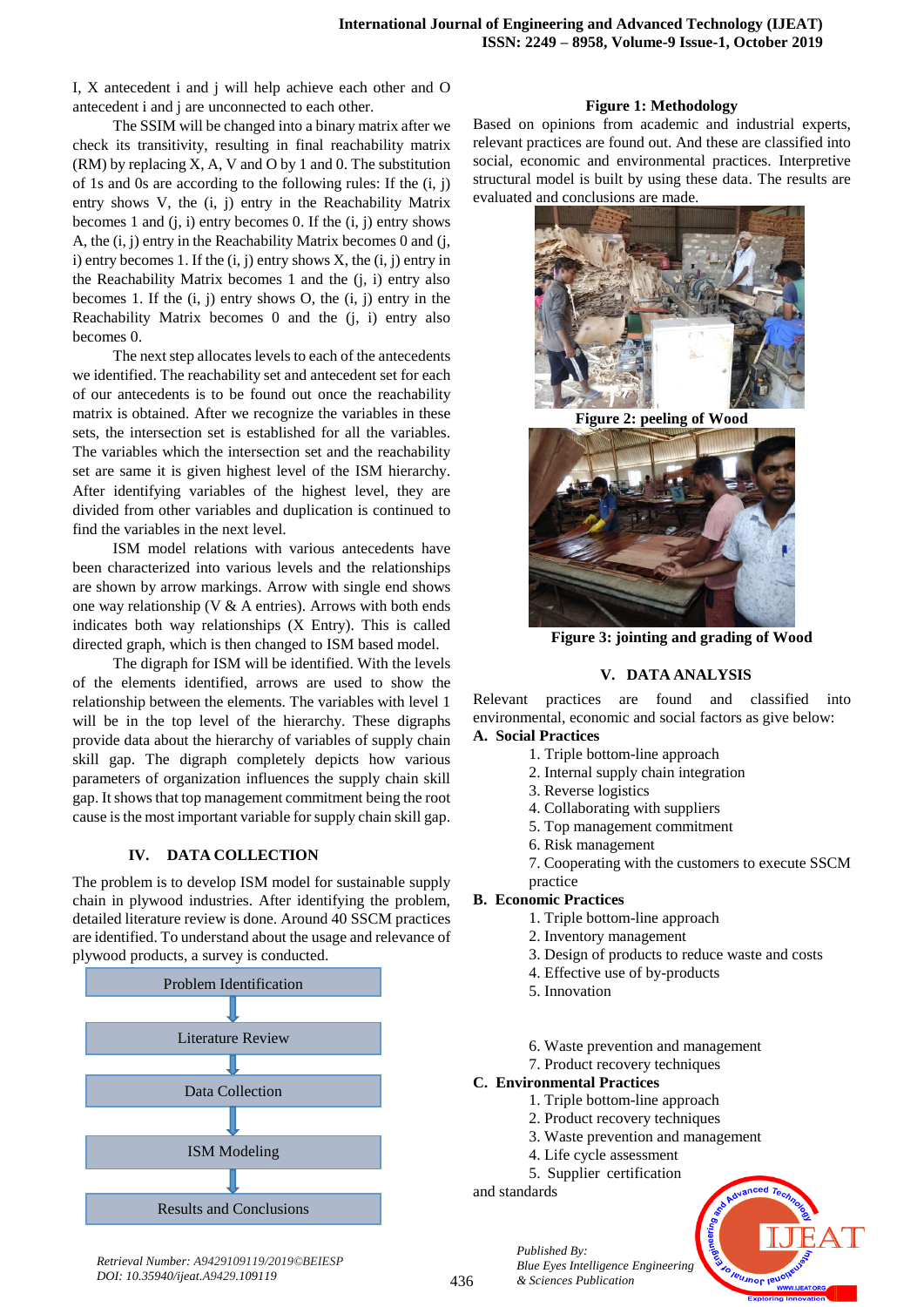- 6. Environmental awareness
- 7. Redesigning process

# **D. SSIM Matrices**

The contextual relationship connecting any two practices (i and j) is analyzed with the help of four symbols which indicate the track of relationship between the practices (i and j). The symbols used are as shown below:

- V: Practice i will help achieve practice j;
- A: Practice j will help achieve practice i;
- X: Practice i and j will help achieve each other; and
- O: Practices i and j are unrelated

The Structural Self-interaction Matrix (SSIM) matrix is established for each dimension of sustainability based on the relationship among the practices considered in that dimension.

# **Table 1: SSIM Matrix of Economic Practices**

| i<br>j          | EC7 | EC6           | EC <sub>5</sub> | EC4         | EC3 | EC <sub>2</sub> |
|-----------------|-----|---------------|-----------------|-------------|-----|-----------------|
| EC1             | V   | V             | V               | A           | A   | V               |
| EC2             | A   | X             | $\mathcal{O}$   | A           | V   |                 |
| EC <sub>3</sub> | X   | A             | $\mathcal{O}$   | $\mathbf X$ |     |                 |
| EC4             | X   | X             | $\mathcal{O}$   |             |     |                 |
| EC <sub>5</sub> | А   | $\mathcal{O}$ |                 |             |     |                 |
| EC <sub>6</sub> | V   |               |                 |             |     |                 |

**Table 2: SSIM Matrix of Environmental Practices**

| i<br>j           | ENV7 | ENV <sub>6</sub> | ENV <sub>5</sub> | ENV4 | ENV3         | ENV <sub>2</sub> |
|------------------|------|------------------|------------------|------|--------------|------------------|
| ENV1             | V    | X                | V                | X    | V            | V                |
| ENV <sub>2</sub> | V    | V                | V                | X    | $\mathbf{V}$ |                  |
| ENV3             | X    | V                | А                | V    |              |                  |
| ENV4             | V    | А                | А                |      |              |                  |
| ENV <sub>5</sub> | V    | А                |                  |      |              |                  |
| ENV <sub>6</sub> | A    |                  |                  |      |              |                  |

**Table 3: SSIM Matrix of Social Practices**

| i<br>j         | S7                        | <b>S6</b>   | S <sub>5</sub> | <b>S4</b>   | S3 | S <sub>2</sub> |
|----------------|---------------------------|-------------|----------------|-------------|----|----------------|
| S1             | V                         | A           | A              | A           | V  | V              |
| S <sub>2</sub> | V                         | A           | X              | A           | A  |                |
| S <sub>3</sub> | V                         | A           | A              | $\mathbf V$ |    |                |
| <b>S4</b>      | $\boldsymbol{\mathrm{X}}$ | $\mathbf O$ | А              |             |    |                |
| S <sub>5</sub> | V                         | V           |                |             |    |                |
| S6             | A                         |             |                |             |    |                |

# **E. Reachability Matrices**

In this step, a reachability matrix is developed from every SSIM. The Structural Self Interaction Matrix format are going to be then remodeled into associate degree initial reachability matrix format by dynamic information from every Structural Self Interaction Matrix cell into binary digits (i.e., 1 and 0). This alteration is completed with the foundations as follows:

- If iteration of cell  $(i, j)$  in SSIM is V, then  $(i, j)$ becomes 1 and (j, i) becomes 0 in the initial RM.
- If iteration of cell  $(i, j)$  in SSIM is A, then  $(i, j)$ becomes 0 and (j, i) becomes 1 in the initial RM.
- $\bullet$  If iteration of cell (i, j) in SSIM is X, then both (i, j) and (j, i) become 1 in the initial RM.
- If iteration of cell  $(i, j)$  in SSIM is O, then both  $(i, j)$ and (j, i) become 0 in the initial RM.

The initial reachability matrix is developed from each SSIM following these rules. Transitivity is incorporated to obtain the final reachability matrix for the SSCM practices.

|  | <b>Table 4: Initial Reachability matrix for Economic</b> |  |  |
|--|----------------------------------------------------------|--|--|
|  | <b>Drootiges</b>                                         |  |  |

|                 | <b>r</b> ractices |                 |                 |              |                  |                 |                |  |  |
|-----------------|-------------------|-----------------|-----------------|--------------|------------------|-----------------|----------------|--|--|
| i<br>j          | EC<br>7           | EC <sub>6</sub> | EC <sub>5</sub> | EC4          | EC <sub>3</sub>  | EC <sub>2</sub> | EC<br>1        |  |  |
| EC1             |                   | 1               | 1               | $\mathbf{0}$ | $\mathbf{0}$     |                 |                |  |  |
| EC2             | $\overline{0}$    |                 | $\overline{0}$  | 0            |                  |                 | 0              |  |  |
| EC <sub>3</sub> | 1                 | $\overline{0}$  | $\overline{0}$  | 1            | 1                | 0               |                |  |  |
| EC4             | 1                 | 1               | $\overline{0}$  | 1            | 1                |                 |                |  |  |
| EC <sub>5</sub> | $\overline{0}$    | $\theta$        |                 |              | $\boldsymbol{0}$ | $\Omega$        | $\overline{0}$ |  |  |
| EC <sub>6</sub> |                   |                 |                 |              |                  |                 | $\overline{0}$ |  |  |
| EC7             |                   | $\Omega$        |                 |              |                  |                 | 0              |  |  |

# **F. Level Partitions**

The final reachability provides antecedent and each inspection sets the reachability, for which the required is obtained. The reachability set for a selected variable contains the variable matrix itself and alternative variables, that it's going to facilitate attain. The antecedent set contains the variable itself and alternative variables which can facilitate in achieving them.

**Table 5: Final Reachability matrix for Economic Practices**

| $\mathbf{i}$                 | <b>ENV</b><br>7  | <b>ENV</b><br>6  | <b>ENV</b><br>5  | <b>ENV</b><br>$\overline{4}$ | <b>ENV</b><br>3  | <b>ENV</b><br>2  | <b>ENV</b><br>1  |
|------------------------------|------------------|------------------|------------------|------------------------------|------------------|------------------|------------------|
| <b>ENV</b><br>1              | 1                | 1                | $\mathbf{1}$     | 1                            | 1                | 1                | 1                |
| <b>ENV</b><br>2              | 1                | 1                | 1                |                              | 1                | 1                | $\boldsymbol{0}$ |
| <b>ENV</b><br>$\overline{3}$ |                  |                  | $\boldsymbol{0}$ |                              |                  | $\boldsymbol{0}$ | $\boldsymbol{0}$ |
| <b>ENV</b><br>$\overline{4}$ | 1                | $\boldsymbol{0}$ |                  |                              | $\boldsymbol{0}$ | 1                | 1                |
| <b>ENV</b><br>5              | 1                | $\boldsymbol{0}$ | 1                | 1                            | 1                | $\boldsymbol{0}$ | $\boldsymbol{0}$ |
| <b>ENV</b><br>6              | $\boldsymbol{0}$ | 1                | 1                |                              | $\boldsymbol{0}$ | $\boldsymbol{0}$ |                  |
| <b>ENV</b><br>7              |                  |                  | $\theta$         | $\overline{0}$               |                  | $\theta$         | $\mathbf{0}$     |

**Table 6: Initial Reachability matrix for Social Practices**

| $EC7$ $EC6$ $EC5$ $EC4$ $EC3$ $EC2$ $EC1$ $DP$ |  |  |  |
|------------------------------------------------|--|--|--|

**PUJNOF IBUOT** 



i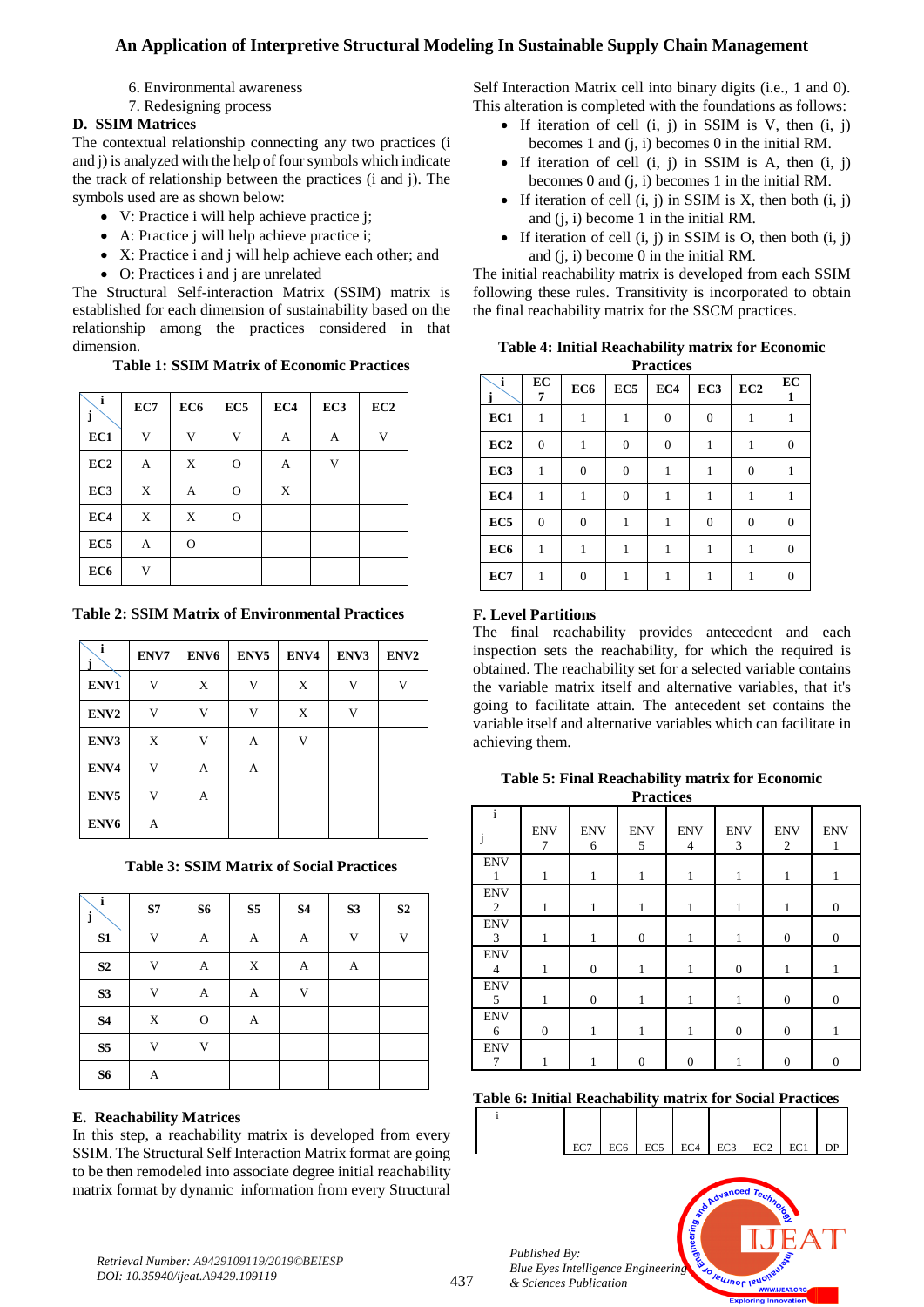| j                 |              |                |                  |   |              |              |                |                |
|-------------------|--------------|----------------|------------------|---|--------------|--------------|----------------|----------------|
| EC1               | $\mathbf{1}$ | 1              | 1                | 1 | 1            | $\mathbf{1}$ | 1              | 7              |
| EC2               | $\mathbf{1}$ | $\mathbf{1}$   | $\boldsymbol{0}$ | 1 | $\mathbf{1}$ | $\mathbf{1}$ | $\overline{0}$ | 5              |
| EC3               | 1            | 1              | 1                | 1 | 1            | 1            | 1              | 7              |
| EC4               | 1            | 1              | 1                | 1 | 1            | 1            |                | $\overline{7}$ |
| EC <sub>5</sub>   | $\mathbf{0}$ | $\overline{0}$ | 1                | 1 | 1            | 1            | 1              | 5              |
| EC <sub>6</sub>   | 1            | 1              | 1                | 1 | 1            | 1            | н              | 7              |
| EC7               | 1            | 1              | 1                | 1 | 1            | 1            | 1              | 7              |
| <b>DEPENDENCE</b> | 6            | 6              | 6                | 7 | 7            | 7            | 6              |                |

## **Table 7: Final Reachability matrix for Social Practices**

| $\mathbf{i}$<br>j                                                                                                                                                  | S7               | S6               | S5               | <b>S4</b>        | S <sub>3</sub>   | S <sub>2</sub>   | S <sub>1</sub>   |
|--------------------------------------------------------------------------------------------------------------------------------------------------------------------|------------------|------------------|------------------|------------------|------------------|------------------|------------------|
| $\mathbf{S}1$                                                                                                                                                      | $\,1$            | $\boldsymbol{0}$ | $\overline{0}$   | $\boldsymbol{0}$ | $\mathbf{1}$     | $\,1$            | $\,1$            |
| $\rm S2$                                                                                                                                                           | $\,1$            | $\boldsymbol{0}$ | $\,1$            | $\boldsymbol{0}$ | $\boldsymbol{0}$ | $\,1$            | $\boldsymbol{0}$ |
| S3                                                                                                                                                                 | $\,1$            | $\boldsymbol{0}$ | $\overline{0}$   | $\mathbf{1}$     | $\mathbf{1}$     | $\,1$            | $\boldsymbol{0}$ |
| Tab<br>$l$ e<br>7:<br>Fin<br>$\mathop{\rm al}\nolimits$<br>Rea<br>cha<br>bilit<br>y<br>$\operatorname{mat}$<br>$\dot{r}$<br>for<br>Soc<br>ial<br>Pra<br>ctic<br>es |                  |                  |                  |                  |                  |                  |                  |
| <b>S4</b>                                                                                                                                                          | $\,1$            | $\boldsymbol{0}$ | $\boldsymbol{0}$ | $\,1$            | $\boldsymbol{0}$ | $\,1$            | $\,1$            |
| S5                                                                                                                                                                 | $\,1$            | $\mathbf{1}$     | $\,1$            | $\,1$            | $\mathbf{1}$     | $\,1$            | $\mathbf{1}$     |
| S6                                                                                                                                                                 | $\boldsymbol{0}$ | $\,1$            | $\boldsymbol{0}$ | $\boldsymbol{0}$ | $\mathbf{1}$     | $\,1$            | $\mathbf{1}$     |
| S7                                                                                                                                                                 | $\mathbf{1}$     | $\mathbf{1}$     | $\boldsymbol{0}$ | $\,1$            | $\boldsymbol{0}$ | $\boldsymbol{0}$ | $\boldsymbol{0}$ |

# **Table 8: Initial Reachability matrix for Environmental**

|                              | <b>Practices</b> |                  |                  |                              |                  |                  |                  |  |
|------------------------------|------------------|------------------|------------------|------------------------------|------------------|------------------|------------------|--|
| $\mathbf{i}$                 | <b>ENV</b><br>7  | <b>ENV</b><br>6  | <b>ENV</b><br>5  | <b>ENV</b><br>$\overline{4}$ | <b>ENV</b><br>3  | <b>ENV</b><br>2  | <b>ENV</b><br>1  |  |
| <b>ENV</b><br>1              | 1                | 1                | 1                | 1                            | 1                | 1                | 1                |  |
| <b>ENV</b><br>2              | 1                | 1                | 1                | 1                            | 1                | 1                | $\boldsymbol{0}$ |  |
| <b>ENV</b><br>3              | 1                | 1                | $\boldsymbol{0}$ | 1                            | 1                | $\boldsymbol{0}$ | $\boldsymbol{0}$ |  |
| <b>ENV</b><br>$\overline{4}$ | 1                | $\boldsymbol{0}$ |                  | 1                            | $\boldsymbol{0}$ | 1                | 1                |  |
| <b>ENV</b><br>5              | 1                | $\boldsymbol{0}$ | 1                | 1                            | 1                | $\mathbf{0}$     | $\boldsymbol{0}$ |  |
| <b>ENV</b><br>6              | $\boldsymbol{0}$ | 1                | 1                | 1                            | $\boldsymbol{0}$ | $\mathbf{0}$     | 1                |  |
| <b>ENV</b><br>7              |                  |                  | 0                | $\boldsymbol{0}$             | 1                | 0                | $\boldsymbol{0}$ |  |

#### **Table 9: Final Reachability matrix for Environmental Practices**

|                | 1 Lacuces        |                  |                  |                  |                  |                |                  |  |  |
|----------------|------------------|------------------|------------------|------------------|------------------|----------------|------------------|--|--|
| $\mathbf{i}$   | S7               | S6               | S <sub>5</sub>   | S4               | S3               | S <sub>2</sub> | S <sub>1</sub>   |  |  |
| S1             | 1                | $\boldsymbol{0}$ | $\boldsymbol{0}$ | $\boldsymbol{0}$ | 1                | 1              | 1                |  |  |
| S <sub>2</sub> | $\mathbf{1}$     | $\mathbf{0}$     | 1                | $\boldsymbol{0}$ | $\overline{0}$   | 1              | $\boldsymbol{0}$ |  |  |
| S3             | 1                | $\boldsymbol{0}$ | $\mathbf{0}$     | 1                | 1                | 1              | $\boldsymbol{0}$ |  |  |
| S4             | 1                | $\boldsymbol{0}$ | $\mathbf{0}$     | 1                | $\boldsymbol{0}$ | 1              | 1                |  |  |
| S5             | 1                | 1                | 1                | 1                | 1                | 1              | 1                |  |  |
| S6             | $\boldsymbol{0}$ | 1                | $\mathbf{0}$     | $\boldsymbol{0}$ | 1                | 1              | 1                |  |  |
| S7             | 1                |                  | $\theta$         | 1                | $\theta$         | $\theta$       | $\boldsymbol{0}$ |  |  |

# **Table 10: Level partition of Environmental practices**

|                 | REACHABIL<br>TY  | <b>ANTECEDE</b><br>NT | <b>INTERSECTI</b><br>ON | <b>LEVE</b><br>L |
|-----------------|------------------|-----------------------|-------------------------|------------------|
| <b>ENV</b>      | 1,2,3,4,5,6,7    | 1,3,4,6               | 1,3,4,6                 | 4                |
| ENV<br>2        | 2, 3, 4, 5, 7    | 1,2,3,4,5,6,7         | 2,3,4,5,7               | 3                |
| <b>ENV</b><br>3 | 1,2,3,4,5,6,7    | 1,2,3,4,5,6,7         | 1,2,3,4,5,6,7           |                  |
| <b>ENV</b><br>4 | 1,2,3,4,5,7      | 1,2,3,4,5,6,7         | 1,2,3,4,5,7             | $\mathfrak{D}$   |
| <b>ENV</b><br>5 | 2, 3, 4, 5, 6, 7 | 1,2,3,4,5,6,7         | 2, 3, 4, 5, 6, 7        | $\overline{c}$   |
| ENV<br>6        | 1,2,3,4,5,6,7    | 1,3,5,6,7             | 1,3,5,6,7               | 3                |
| <b>ENV</b>      | 2,3,4,6,7        | 1,2,3,4,5,6,7         | 2,3,4,6,7               | 3                |

# **Table 11: Level partition of social practices**

|                | REACHABIL<br>TY  | <b>ANTECEDE</b><br>NT | <b>INTERSECTI</b><br>ON | <b>LEVE</b>    |
|----------------|------------------|-----------------------|-------------------------|----------------|
| S1             | 1,2,3,4,5,6,7    | 1, 3, 4, 5, 6, 7      | 1,3,4,5,6,7             |                |
| S <sub>2</sub> | 2, 3, 4, 5, 6, 7 | 1,2,3,4,5,6,7         | 2, 3, 4, 5, 7           |                |
| S3             | 1,2,3,4,5,7      | 1,2,3,4,5,6,7         | 1,2,3,4,5,7             |                |
| S4             | 1,2,3,4,5,6,7    | 1,2,3,4,5,7           | 1,2,3,4,5,7             |                |
| S5             | 1,2,3,4,5,6,7    | 1,2,3,4,5,6           | 1,2,3,4,5,6             | 1              |
| S6             | 1,2,3,5,6,7      | 1,2,4,5,6,7           | 1,2,5,6,7               | $\mathfrak{D}$ |
| S7             | 1,2,3,4,6,7      | 1,2,3,4,5,6,7         | 2,3,4,6,7               |                |

# **Table 12: Level partition of economic practices**

|                 | <b>REACHABI</b><br><b>LTY</b> | <b>ANTECED</b><br><b>ENT</b> | <b>INTERSECTI</b><br><b>ON</b> | <b>LEVE</b>    |
|-----------------|-------------------------------|------------------------------|--------------------------------|----------------|
| EC1             | 1,2,3,4,5,6,7                 | 1,3,4,5,6,7                  | 1,3,4,5,6,7                    | $\overline{c}$ |
| EC2             | 2,3,4,6,7                     | 1,2,3,4,5,6,                 | 2,3,4,6,7                      | 3              |
| EC <sub>3</sub> | 1,2,3,4,5,6,7                 | 1,2,3,4,5,6,                 | 1,2,3,4,5,6,7                  |                |
| EC <sub>4</sub> | 1,2,3,4,5,6,7                 | 1,2,3,4,5,6,                 | 1,2,3,4,5,6,7                  |                |
| EC <sub>5</sub> | 1,2,3,4,5                     | 1,3,4,5,6,7                  | 1,3,4,5                        | 4              |
| EC <sub>6</sub> | 1,2,3,4,5,6,7                 | 1,2,3,4,6,7                  | 1,2,3,4,6,7                    | 2              |
| EC7             | 1,2,3,4,5,6,7                 | 1,2,3,4,6,7                  | 1,2,3,4,6,7                    | 2              |

# **VI. RESULTS AND DISCUSSIONS**



*Published By:*

*& Sciences Publication*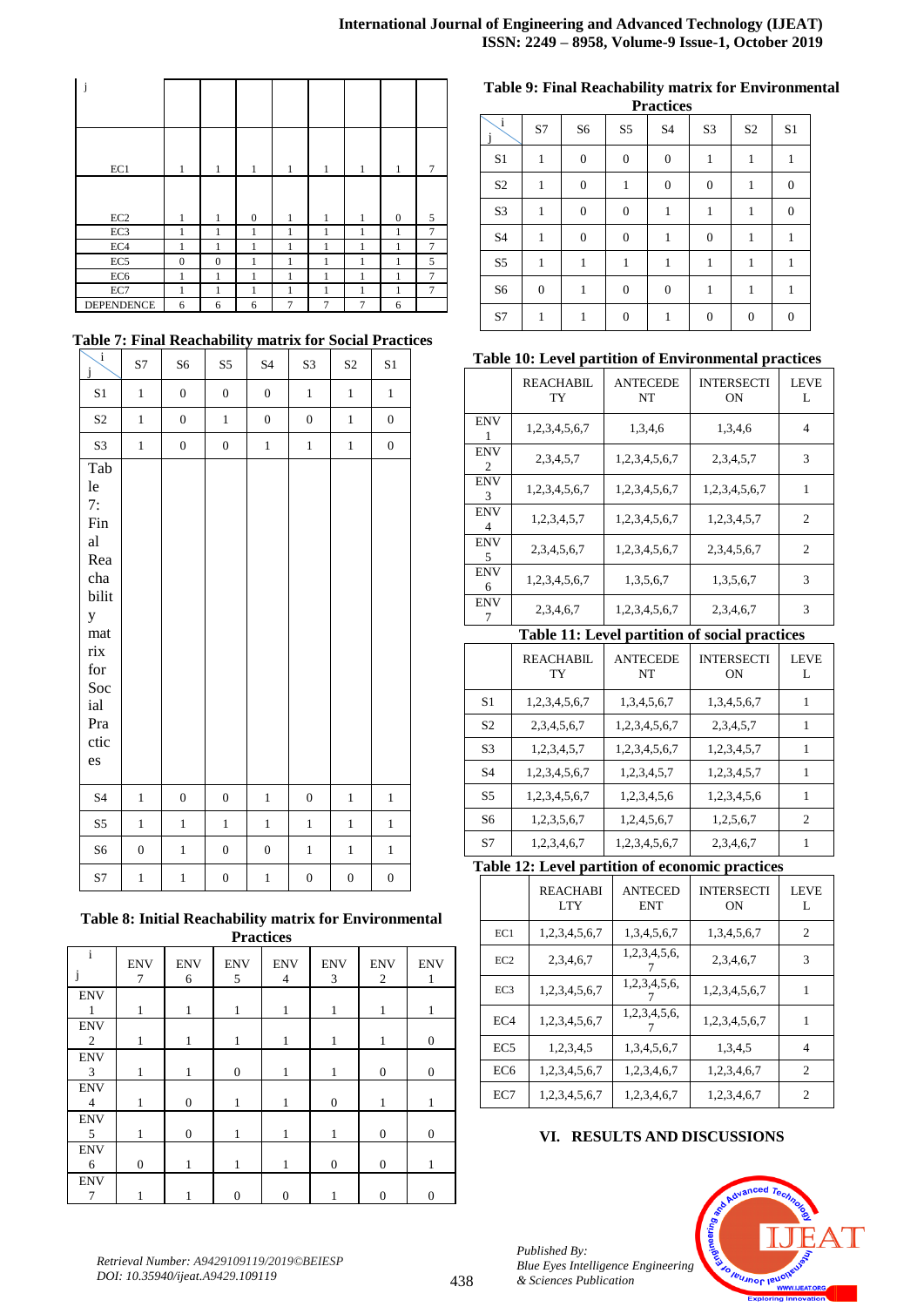

#### **Figure 4: ISM digraph for environmental factors**

## **I. ISM digraph for environmental factors**

## **A. Waste management prevention**

Waste prevention focuses on reducing the amount of waste that you generate at source. It involves looking at manufacturing, processing, packaging, storage, recycling and disposal processes to identify opportunities to manage waste and minimise its impact on the environment. In plywood industry scenario, the wood waste itself can cause pollution in the form of dust and cause separate space to handle. So, this waste can be mainly used as fuel in the drying machine or it can be sold to another industry thus storage space can be minimised.

#### **B. Life-cycle assessment**

Life cycle assessment assesses environmental impacts eco-friendly that is related to all the stages of a laminate product's life from material extraction through materials process, manufacture, distribution, use, repair and maintenance, and disposal or usage. This method is applied by designers to assist critique their merchandise. Within the life cycle of laminate, it causes deforestation and through producing it manufacture heap of mud particle causes respiratory problems. Since its perishable disposal method might not cause any damage for the character.

## **C. Supplier standards**

The wood supplier should follow some moral towards quality and afforestation concerns. The manufacture should choose them based on their quality of morale, thus the industry should be eco-friendly and quality assured one.

#### **D. Product recovery technique**

A proposed method for assessing wood recovery involves application of a machining station approach with volume and mass measurements. For the volume method, three dimensions were measured on each specimen: the length, width, and thickness. For the mass method, the specimens were weighed before and after each processing station using a balance. Thus, waste reduction and plywood product recovery are assured.

#### **E. Awareness**

Awareness is the readiness of the plywood industry to practice green activities and to ensure sustainability in supply chain management. Each player in supply chain must show responsibility and integration to fulfill the sustainability.

#### **F. Redesign**

The processes must be viable for redesign if necessary. Business processes that can be redesigned encompass the complete range of critical processes, from manufacturing and production, to sales and customer service. Also known as business process re-engineering. Thus, productivity and sustainability can be maintained. So, industry should be willing to redraw its processes to gain value.

## **G. Triple bottom line approach**

Triple bottom line (or otherwise noted as TBL or 3BL) is a framework with three parts: social, environmental (or ecological) and economical. This will ensure the sustainability in the production process. TBL approach shows the company's reputation and responsibility towards society. In plywood industry, the company must take care of the social and ecological aspects of the product.Otherwise it will cause harms like deforestation, pollution etc.

#### **II. ISM digraph for economic factors**



**Fig 5: ISM digraph for economic factors**

In the ISM digraph for economic factor, six factors lie in the prime position and risk management lies in the final position. **A. Internal SCM integration**

Internal provide chain mentions the chain of activities inside a

firm that settles with providing a product to the client. During a laminate trade this method involves multiple functions appreciate sales, production, and distribution. It's obvious that a company's performance would be improved by the combination of those functions. Thus specializing in internal SCM should be enforced.

#### **B. Reverse logistics**

Reverse supplying relates to any or all operations connecting the use of product and materials. It's a method that moves merchandise from their final destination for the aim of capturing worth, or correct disposal. Laminate may be taken back either for use or as a supply of fuel. Since its perishable it'll not cause hurt to nature.

#### **C. Supplier collaboration**

Both the client and provider area unit joined with their capabilities in provider collaboration for the needs of reduced

value, innovation and method enhancements in merchandise or services. During a laminate

*& Sciences Publication* 

*Published By:*



*Retrieval Number: A9429109119/2019©BEIESP DOI: 10.35940/ijeat.A9429.109119*

439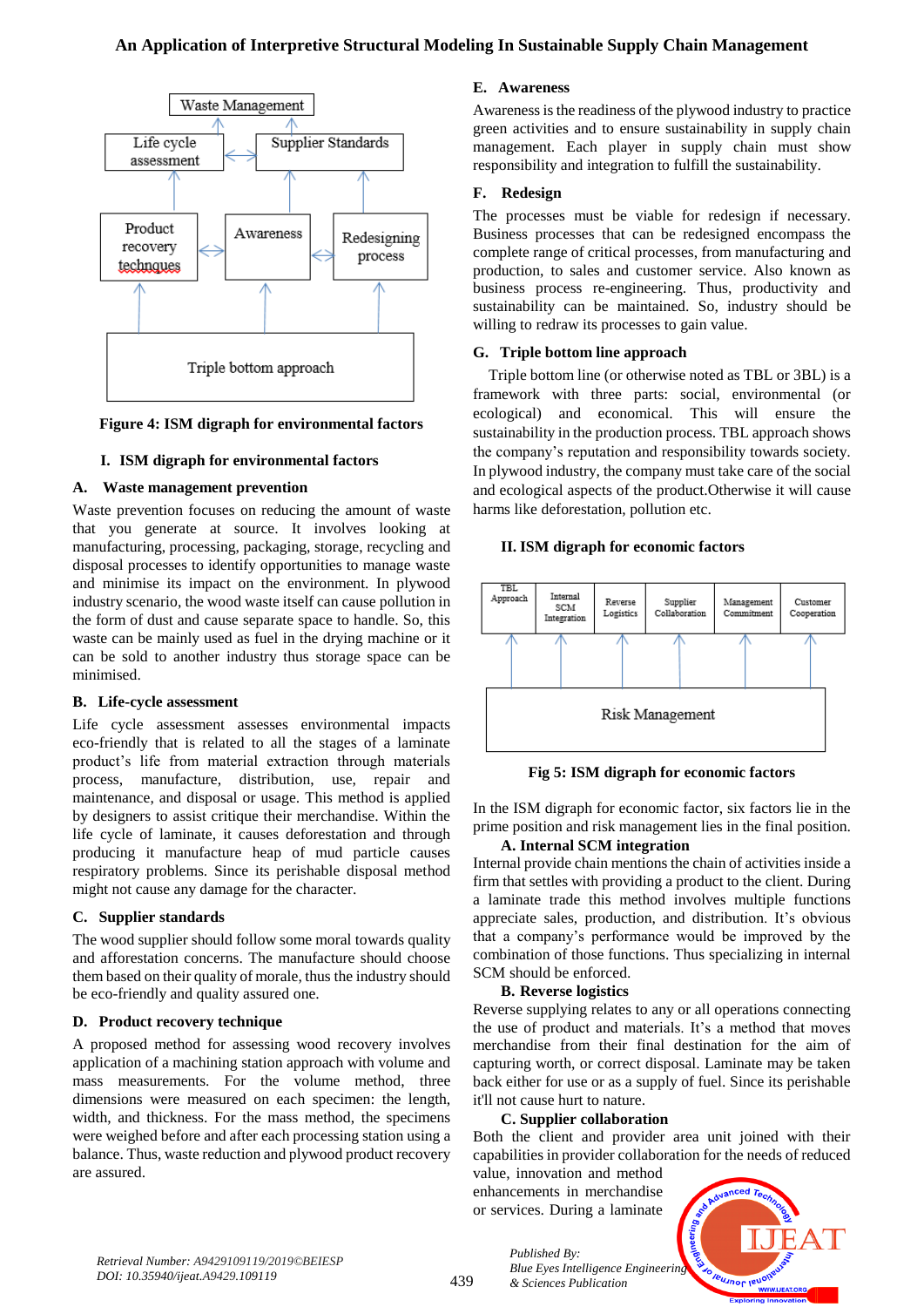trade provider ought to establish the requirement of shoppers and future technologies to upset the market.

#### **D. Management commitment**

The importance of high management commitment to roaring provide chain improvement initiatives cannot be questioned. Here in plywood industry commitment can be built through persuasion and appeals to corporate values or strategy. However, when increased commitment does not appear to be forthcoming, the best strategies are to work on cross functional relationships and communication. Management should maintain a healthy relationship with all the supply chain links and with employees too.

#### **E. Customer cooperation**

Awareness among the customers regarding the negative impacts of products on the environment helps in execution of sustainable practices easily. So, customers should aware and review the product quality and impact. It will help in attaining sustainability.

### **III. ISM DIGRAPH FOR SOCIAL FACTORS**



**Figure 6: ISM digraph for social factors**

In the ISM digraph for social factors, design of products and effective use of byproducts lie in the prime position and innovation lies in the final position.

#### **A. Design of products to reduce waste and costs**

Consider the eco-design and life-cycle impacts and so minimize the most important environmental impacts known once an organization desires to style a product victimization property principles. Environmental impact is to be thought of at each stage within the life cycle for a ply board business, from the terribly 1st stuff procurance through the top of the product's life. An honest style decreases the wastage and delivers price potency.

#### **B. Effective use of by-products**

In plywood industry the by product is small pieces of wood. It can be mainly used as fuel in the drying machine or it can be sold to another industry thus storage space can be minimized. Some of the plywood factories supply the unwanted wood for small scale handy crafting purposes.

## **C. Innovation**

As the international marketplace is evolving, offer chain managers ought to suppose a lot of creatively and pro-actively to balance product flow and prices of fabric throughout a product's life cycle. Innovation and provide chain might sound like 2 completely different activities, however they generate vital communication. The availability chain comes in to source once a product is meant, manufacture the merchandise and acquire it to the market. Thus innovation is significant once it involves maintaining property. Here within the case of ply board, innovation should be implement to find new ply board product and improves its quality.

#### **VII. CONCLUSION**

In India, plywood is the major composite wood (78%).The market for plywood and allied products in India is estimated to be about 13000 crores, and 5th position in Asia in production.

The main blessings of ply board square measure its low value, durability, aesthetics, and disposability. Ply board is principally used for functions like workplace interior and ceiling, piece of furniture, doors etc.

General supply-chain practices square measure known from literature review. The relevant supply-chain practices for property in ply board trade are determined by interview with industrial skilled and educational skilled. In ply board trade by adopting property offer chain they'll create huge variations. Additionally to surroundings and economic problems the corporate ought to focus their attention towards their social facet of property. This study is conducted to investigate the SSCM practices altogether 3 dimensions of property in ply board trade with the assistance of doctrine methodology, which might give a transparent image to the ply board industrial consultants at social control level regarding, that SSCM practices needs to be targeted upon in every dimensions thus on improve the performance of the firm as an entire.

To improve economic side of property Triple bottom line approach, inventory management, style of product to cut back the value and wastes, effective use of by-products, innovation, waste interference and management, product recovery techniques ought to be thought-about. Triple bottom line approach, setting awareness, waste interference management, product recovery techniques, life cycle assessment, provider certification and management, redesigning method etc., square measure found to be the foremost distinguished practices with regards to environmental side of property. Social impacts square measure typically additional invisible and tough to quantify than the environmental and economic impacts .But they ought to even be given because of thought to enhance property. Practices like TBL approach, internal supply chain integration, reverse logistics, collaboration with suppliers, Top management commitment, Risk management, Cooperating with the customers to execute SSCM practices etc., should improve social aspects of sustainability.



*Published By:*

*& Sciences Publication*